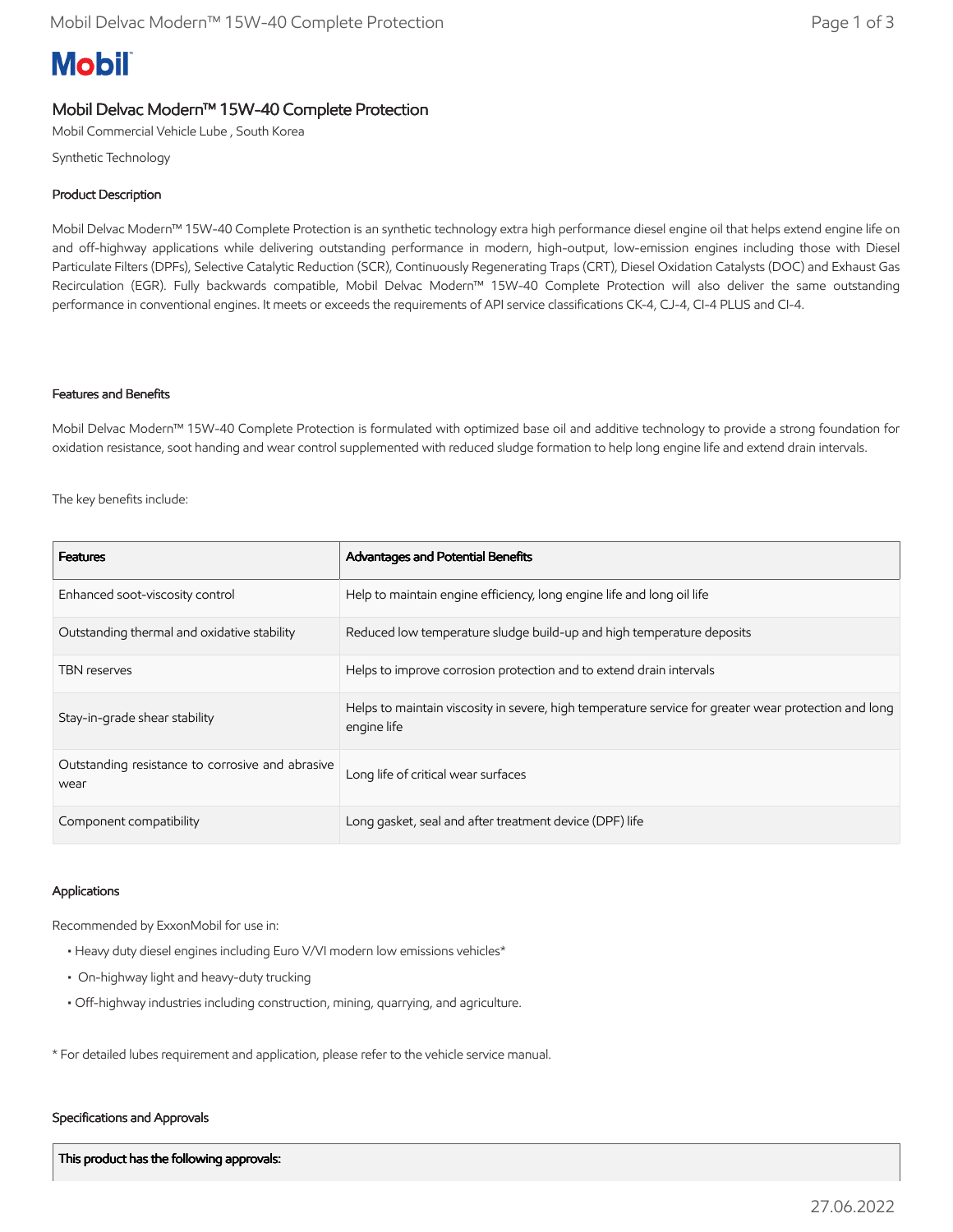| This product has the following approvals:   |
|---------------------------------------------|
| VOLVO VDS-4.5                               |
| VOLVO VDS-4                                 |
| MACK EOS-4.5                                |
| <b>RENAULT TRUCKS RLD-3</b>                 |
| MTU Oil Category 2.1                        |
| Detroit Detroit Fluids Specification 93K222 |
| Detroit Fluids Specification 93K218         |
| Mack EO-O Premium Plus                      |

| This product meets or exceeds the requirements of: |
|----------------------------------------------------|
| API CK-4                                           |
| API CJ-4                                           |
| API CI-4 PLUS                                      |
| API CI-4                                           |
| Caterpillar ECF-3                                  |
| Cummins CES 20086                                  |

## Properties and Specifications

| Property                                      |              |
|-----------------------------------------------|--------------|
| Grade                                         | SAE 15W-40   |
| Kinematic Viscosity @ 100 C, mm2/s, ASTM D445 | 14.2         |
| Total Base Number, mgKOH/g, ASTM D2896        | 10           |
| Viscosity Index, ASTM D2270                   | 128          |
| Pour Point, °C, ASTM D5950                    | $-27$        |
| Flash Point, Cleveland Open Cup, °C, ASTM D92 | 225          |
| Ash, Sulfated, mass%, ASTM D874               | $\mathbf{1}$ |
| Kinematic Viscosity @ 40 C, mm2/s, ASTM D445  | 112          |
| Specific Gravity, 15.6 C/15.6 C, ASTM D4052   | 0.875        |